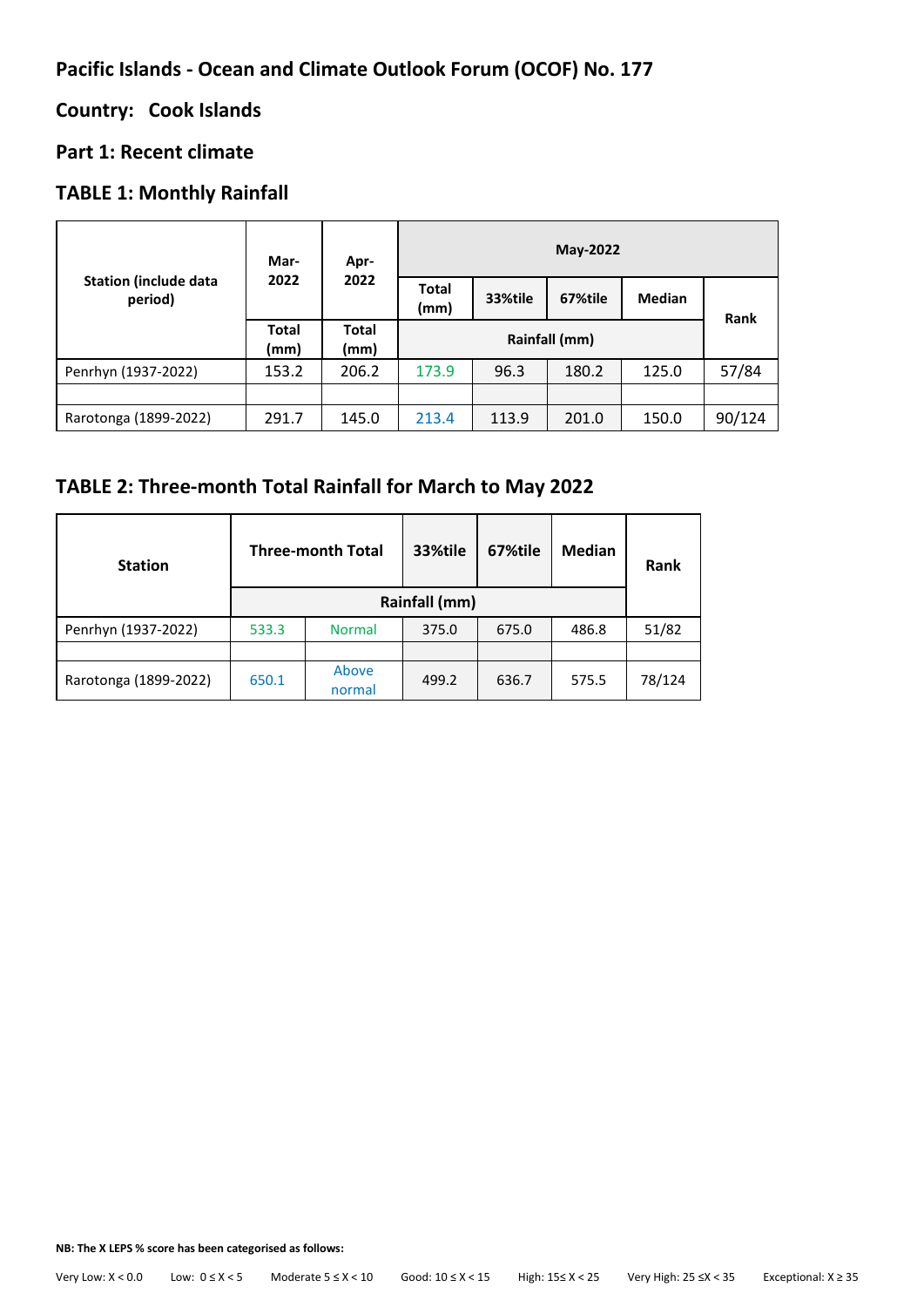

### **Part 1i. Monthly and Seasonal Outlooks for July and July to September 2022**

**NB: The X LEPS % score has been categorised as follows:**

Very Low: X < 0.0 Low: 0 ≤ X < 5 Moderate 5 ≤ X < 10 Good: 10 ≤ X < 15 High: 15≤ X < 25 Very High: 25 ≤X < 35 Exceptional: X ≥ 35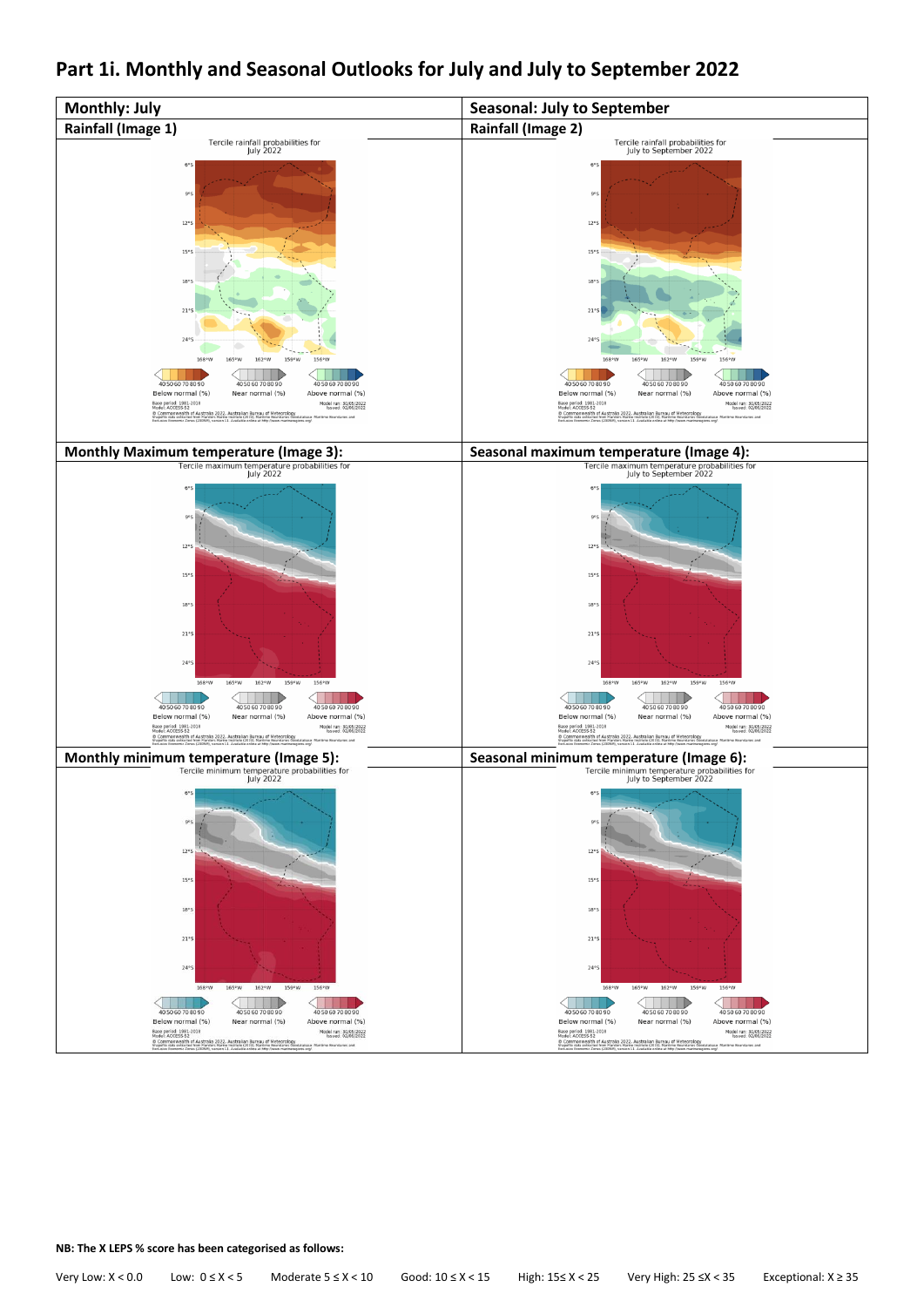# **Part 2: Recent Ocean summary statement**

### **Monthly: May 2022**

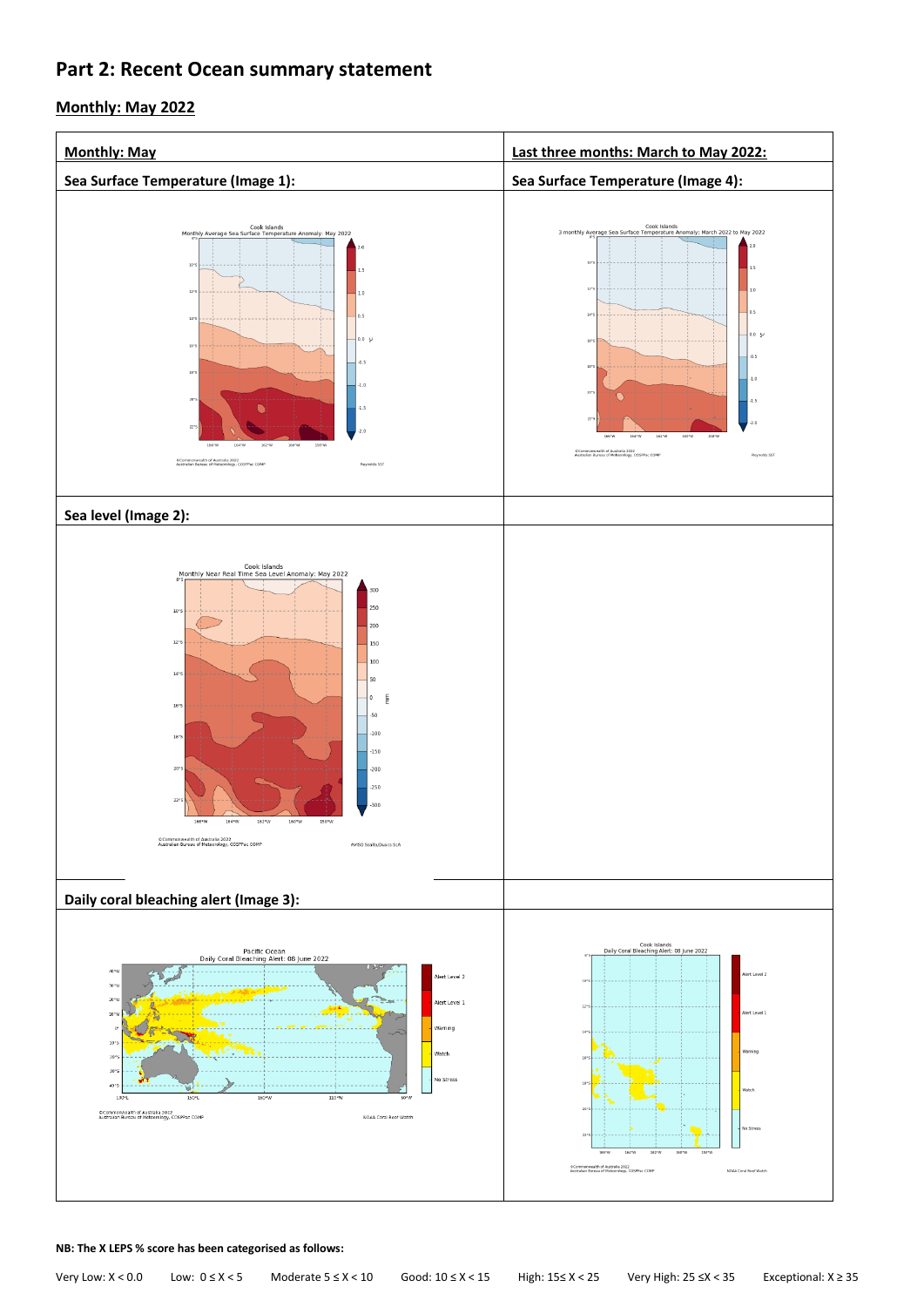# **Part 2i. Monthly and Seasonal Outlooks for July and July to September 2022**

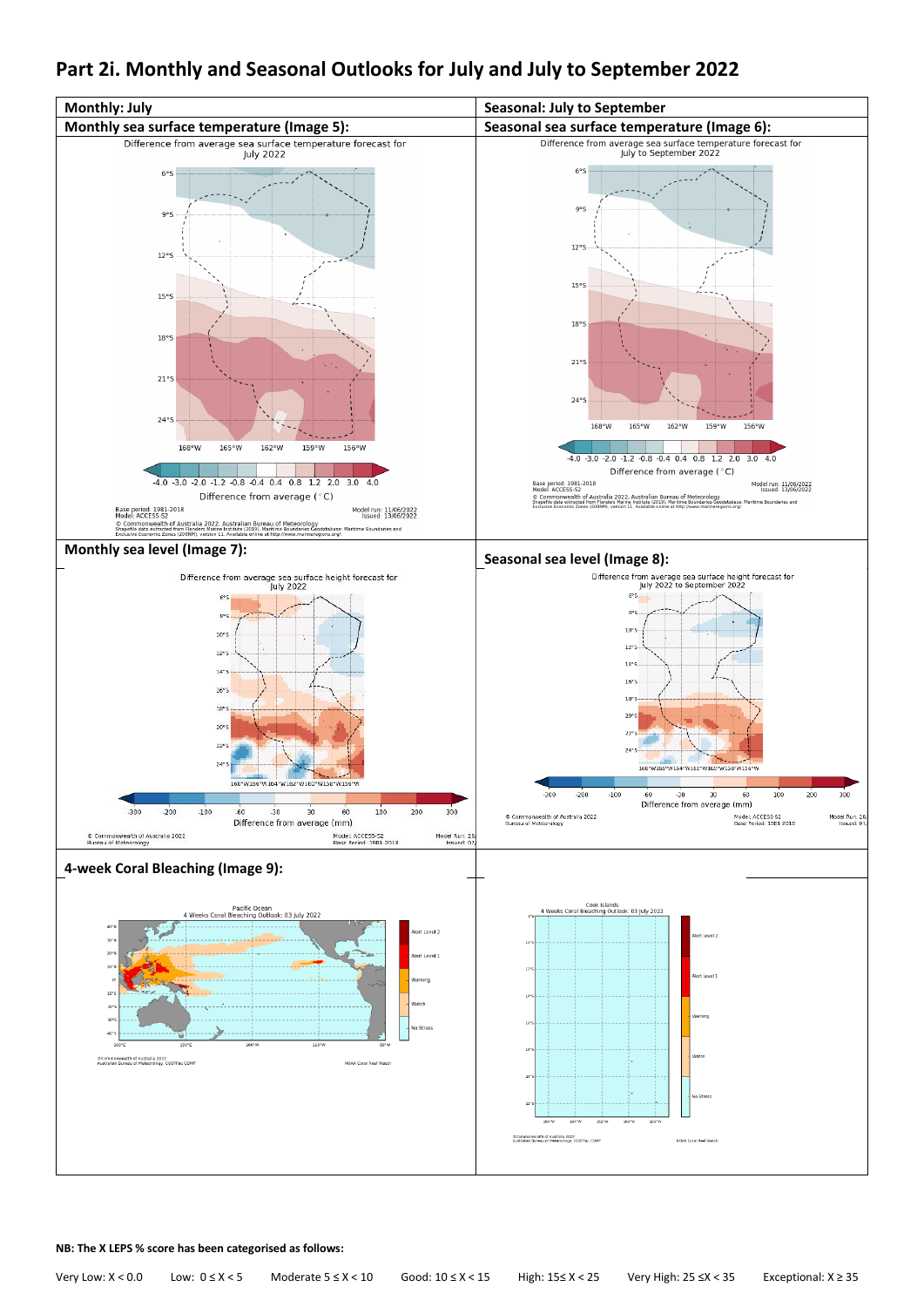### **Summary Statement**

### **Monthly and last three months: May 2022/March to May 2022 statement** *(Highly significant changes)*

Normal rainfall was recorded at Penrhyn station for May and March to May period while Rarotonga recorded above normal for the same periods.

# **Part 1i. Monthly and Seasonal Outlooks for July and July to September 2022**

### **Monthly /Seasonal rainfall and temperature Outlook statements** *(Highly significant changes)*

Rainfall outlook for next month and 3 months is very likely to be below normal for Penrhyn and near normal to above normal for Rarotonga.

Temperature outlook patterns is similar for next month and next 3 months which is very likely to be below normal for Penrhyn, and above normal is very likely for all Southern Cooks including Rarotonga.

### **Part 2: Recent Ocean summary statement**

### **Monthly and last three months: May/March to May 2022** *(Highly significant changes)*

### **Sea Surface Temperature statement**

Penrhyn experienced below normal SST meanwhile the rest of the Cooks experienced above average SST for May 2022.

### **Sea level statement**

Above normal for all Cooks waters in May 2022.

### **Daily bleaching alert statement**

Few 'watch alert' patches in the central and southern Cooks and 'no stress' coral bleaching alert status was seen for the rest of Cook Islands for May 2022.

### **Last three months Sea Surface Temperature statement**

For the March to May 2022 period, warmer than average SSTs were experienced for central and the southern Cooks. Far north of northern Cooks, including Penrhyn was below normal.

### **Part 2i. Monthly and Seasonal Outlooks for July and July to September 2022**

**Ocean Variable statement** *(Highly significant changes)*

### **Monthly sea surface temperature statement**

Monthly and seasonal outlook shows below average for Penrhyn and above average for Southern Cooks including Rarotonga with a significant temperature difference of 0.8 to 2.0°C for July 2022.

### **Seasonal Sea Surface Temperature statement**

Seasonal outlook similar to the monthly outlook.

### **Monthly sea level statement**

Outlooks are likely to be below average for Penrhyn and above normal for Rarotonga in July 2022.